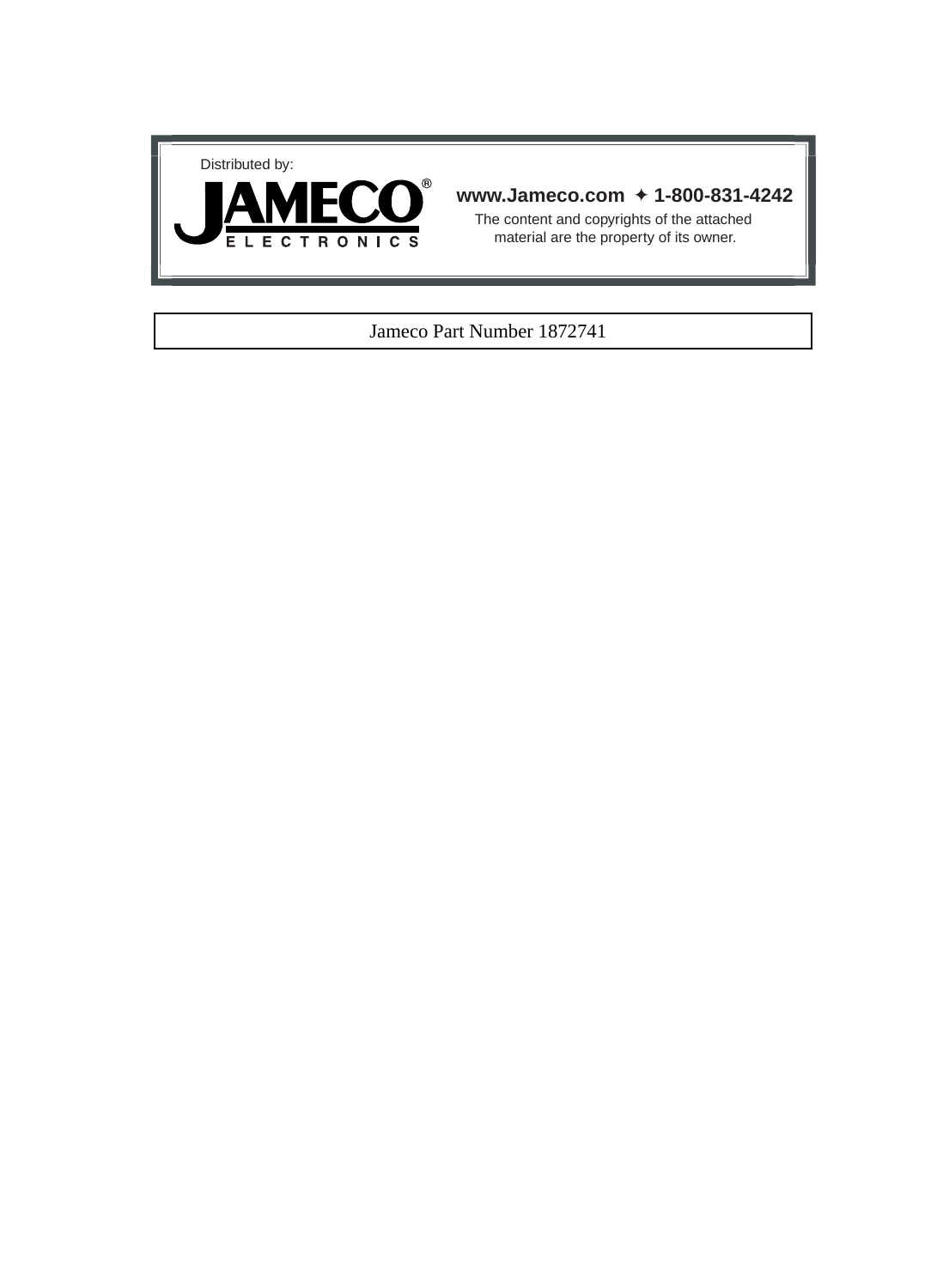

# **Features:**

- Phototransistor output
- High sensitivity
- Low-cost plastic housing
- Available with lenses for dust protection and ambient light filtration



## **Description:**

The **OPB703**, **OPB704** and **OPB705** consist of an Infrared (890nm) Light Emitting Diode (LED) and a NPN silicon Phototransistor, mounted side-by-side on converging optical axes in a black plastic housing and are designed for PCBoard mounting. The **OPB703WZ**, **OPB704WZ, OPB705WZ** and **OPB70BWZ** are designed for remote mounting utilizing interconnect wires of UL approved 26 AWG, 24" (61.0cm) minimum length, stripped and tinned.

The **OPB70AWZ** consist of an Infrared (890nm) Light Emitting Diode (LED) and a NPN silicon Photodarlington, mounted side-by-side on converging optical axes in a black plastic housing and are designed for remote mounting utilizing interconnect wires of UL approved 26 AWG, 24" (61.0cm) minimum length, stripped and tinned.

The **OPB70CWZ and OPB70DWZ** consist of an Visible (Red 640nm) Light Emitting Diode (LED) and a NPN silicon Phototransistor or Rbe Phototransistor, mounted side-by-side on converging optical axes in a black plastic housing and are designed for remote mounting utilizing interconnect wires of UL approved 26 AWG, 24" (61.0cm) minimum length, stripped and tinned.

Various lens options are available: No lens for the **(OPB703, OPB703WZ)**, blue window for dust protection for the **(OPB704, OPB704WZ, OPB70BWZ)** and Aperture lens for improved resolution for the **(OPB705, OPB705WZ, OPB70AWZ, OPB70CWZ and OPB70DWZ)**.

The phototransistor responds to illumination from the emitter when a reflective object passes within the field of view centered typically at 0.15" (3.8 mm).

Custom electrical, wire, cabling and connectors are available. Contact your local representative or OPTEK for more information.

# **Applications:**

- Non-contact reflective object sensor
- Assembly line automation
- Machine automation
- Machine safety
- End of travel sensor
- Door sensor



|               |                 | <b>Ordering Information</b> |                    |                     |  |  |
|---------------|-----------------|-----------------------------|--------------------|---------------------|--|--|
| Part          | <b>LED Peak</b> |                             |                    | <b>Lead or Wire</b> |  |  |
| <b>OPB703</b> |                 |                             | None               | 0.160" Leads        |  |  |
| OPB703WZ      |                 |                             |                    | 24" / 26 AWG Wire   |  |  |
| <b>OPB704</b> |                 | Transistor                  | Blue               | $0.160"$ Leads      |  |  |
| OPB704WZ      | 890 nm          |                             | Window             | 24" / 26 AWG Wire   |  |  |
| <b>OPB705</b> |                 |                             |                    | 0.160" Leads        |  |  |
| OPB705WZ      |                 |                             | Aperture           |                     |  |  |
| OPB70AWZ      |                 | Darlington                  |                    |                     |  |  |
| OPB70BWZ      |                 | <b>Rbe Transistor</b>       | <b>Blue Window</b> | 24" / 26 AWG Wire   |  |  |
| OPB70CWZ      | 640 nm          | <b>Rbe Transistor</b>       | Aperture           |                     |  |  |
| OPB70DWZ      |                 | Transistor                  |                    |                     |  |  |

**RoHS**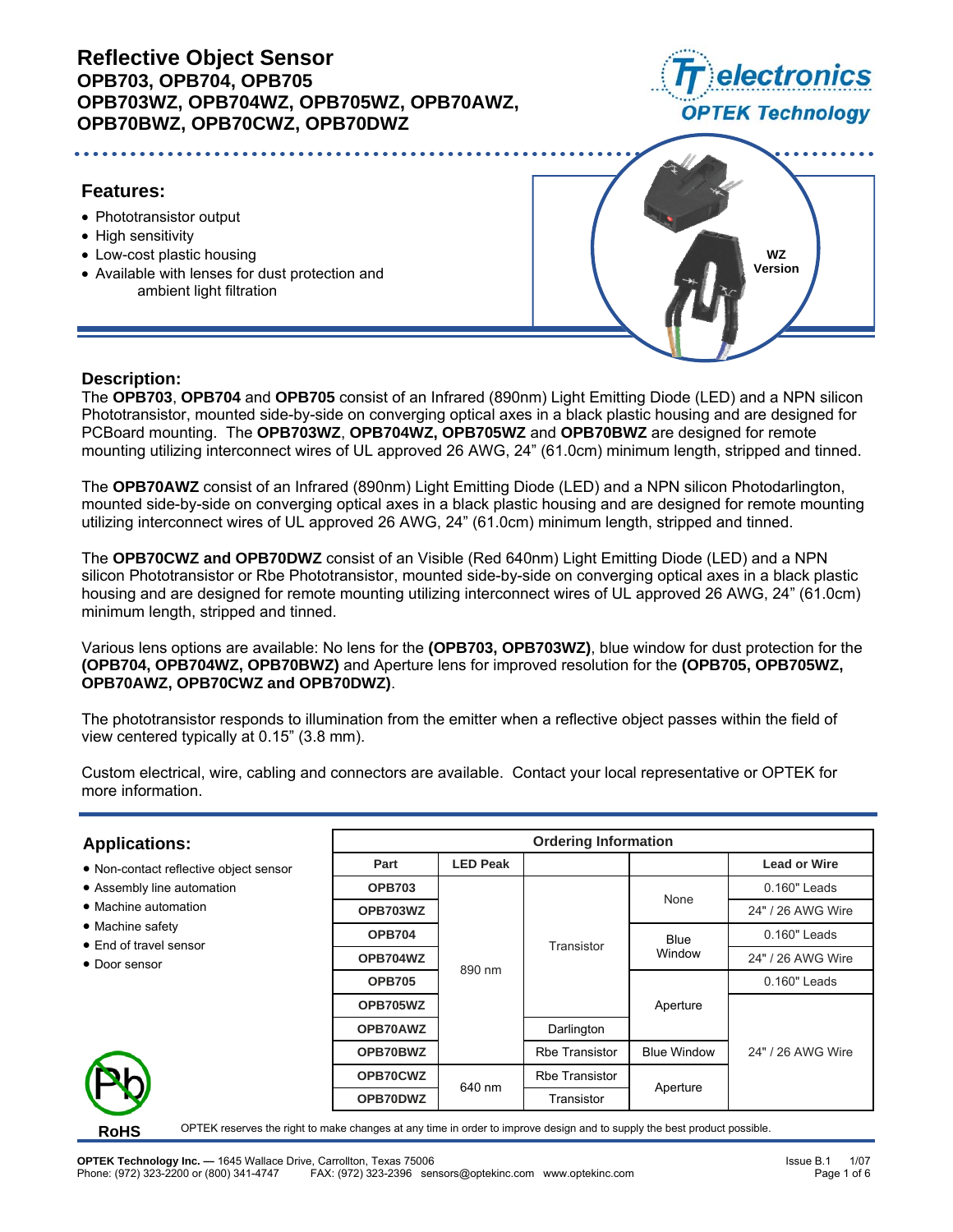

### **OPB 703, OPB704, OPB705**





| Pin # | <b>Description</b> | <b>Pin # Description</b> |
|-------|--------------------|--------------------------|
|       | Anode              | Collector                |
|       | Cathode            | <b>Fmitter</b>           |

#### **OPB 703WZ, OPB704WZ, OPB705WZ, OPB70AWZ, OPB70BWZ, OPB70CWZ, OPB70DWZ**

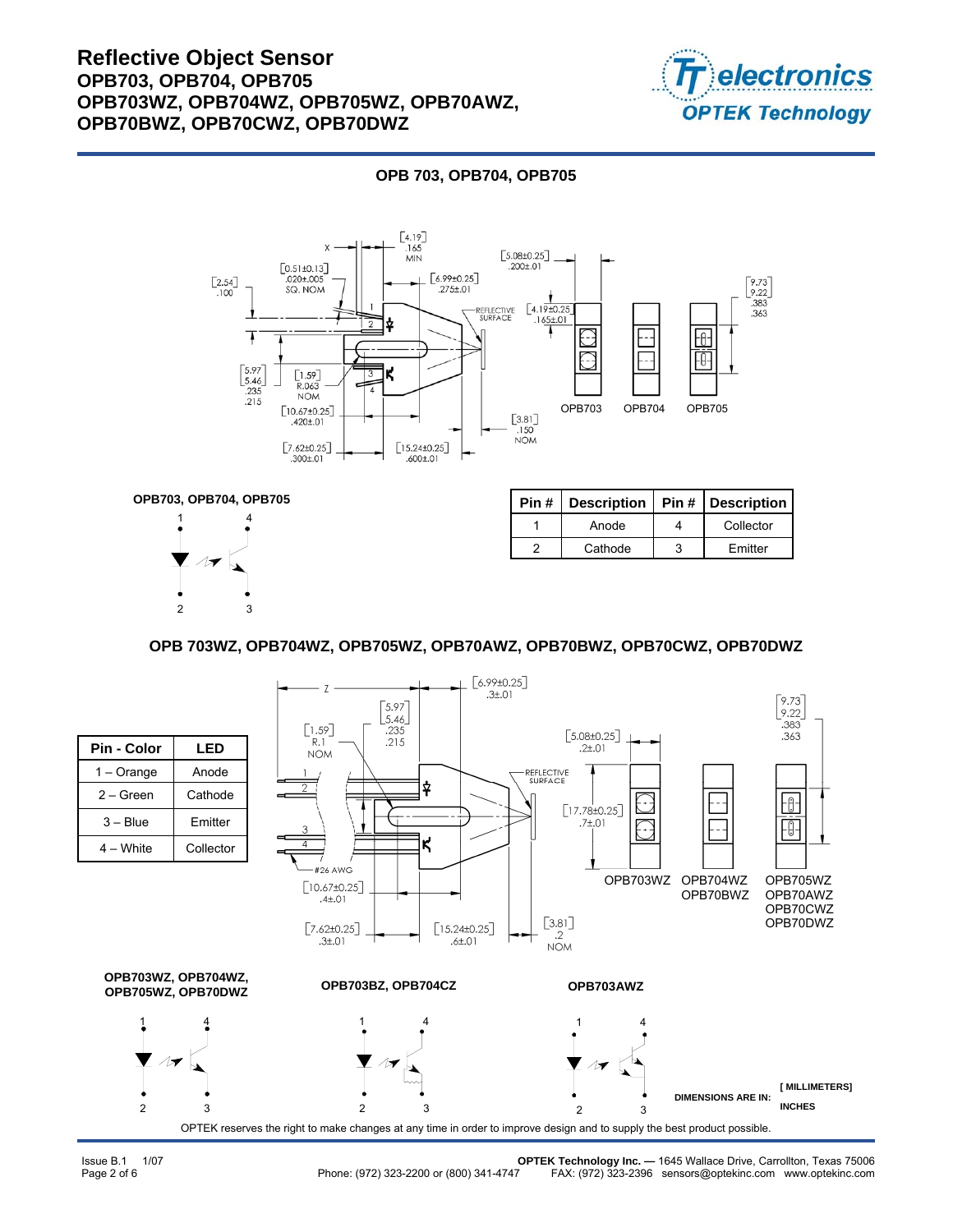

#### **Absolute Maximum Ratings** (T<sub>A</sub>=25°C unless otherwise noted)

| Storage Temperature Range                                                                    | -40 $^{\circ}$ C to +85 $^{\circ}$ C |
|----------------------------------------------------------------------------------------------|--------------------------------------|
| Lead Soldering Temperature [1/16 inch (1.6 mm) from the case for 5 sec. with soldering iron] | $240^{\circ}$ C <sup>(1)</sup>       |
| <b>Input Diode</b>                                                                           |                                      |
| Forward DC Current                                                                           | 40 mA                                |
| Reverse DC Voltage                                                                           | 2V                                   |
| Power Dissipation                                                                            | 100 mW $(2)$                         |
| <b>Output Phototransistor</b>                                                                |                                      |
| <b>Collector-Emitter Voltage</b>                                                             | 30 V                                 |
| <b>Emitter-Collector Voltage</b>                                                             | 5V                                   |
| <b>Collector DC Current</b>                                                                  | 25 mA                                |
| <b>Power Dissipation</b>                                                                     | 100 mW $(2)$                         |

#### **Electrical Characteristics**  $(T_A = 25^\circ \text{ C}$  unless otherwise noted) **(OPB703, OPB703WZ, OPB704, OPB704WZ, OPB705, OPB705WZ, OPB70BWZ)**

| <b>SYMBOL</b>                                                                             | <b>PARAMETER</b>                              | <b>MIN</b>               | <b>TYP</b>               | <b>MAX</b> | l UNITS l | <b>TEST CONDITIONS</b>           |
|-------------------------------------------------------------------------------------------|-----------------------------------------------|--------------------------|--------------------------|------------|-----------|----------------------------------|
| <b>Input Diode</b> (See OP265 for additional information — for reference only)            |                                               |                          |                          |            |           |                                  |
| $V_F$                                                                                     | <b>Forward Voltage</b>                        | 0.9                      | $\overline{\phantom{a}}$ | 1.7        |           | $I_F = 40mA$                     |
| $\mathsf{I}_{\mathsf{R}}$                                                                 | <b>Reverse Current</b>                        | $\overline{\phantom{0}}$ |                          | 100        | uA        | $V_R = 2 V$                      |
| <b>Output Phototransistor</b> (See OP505 for additional information — for reference only) |                                               |                          |                          |            |           |                                  |
| $V_{\text{onor}}$                                                                         | <u> I Collector-Emitter Breakdown Voltage</u> | 30                       |                          |            |           | $L_{\text{eff}} = 100 \text{ m}$ |

| V <sub>(BR)</sub> CEO | Collector-Emitter Breakdown Voltage | 30                       | $\overline{\phantom{0}}$ | $\sim$                   |    | $I_{CE}$ = 100 µA                     |
|-----------------------|-------------------------------------|--------------------------|--------------------------|--------------------------|----|---------------------------------------|
| V <sub>(BR)ECO</sub>  | Emitter-Collector Breakdown Voltage | <sub>5</sub>             | $\overline{\phantom{0}}$ | $\overline{\phantom{0}}$ |    | $I_{EC}$ = 100µA                      |
| <b>I</b> CEO          | <b>Collector Dark Current</b>       | $\overline{\phantom{0}}$ | -                        | 250                      | nA | $V_{CE}$ = 10 V, $I_F$ = 0, $E_E$ = 0 |

#### **Coupled**

| IC(ON) | On-State Collector Current<br>OPB703, OPB703WZ<br>OPB704, OPB704WZ<br>OPB705, OPB705WZ, OPB70BWZ | 0.30<br>0.20<br>0.15                                                             | -<br>$\overline{\phantom{0}}$<br>$\overline{\phantom{0}}$ | 2.5<br>2.5<br>1.0 | mA | $V_{CE}$ = 5 V, I <sub>F</sub> = 40mA, d = 0.15 <sup>" (3)(7)</sup> |
|--------|--------------------------------------------------------------------------------------------------|----------------------------------------------------------------------------------|-----------------------------------------------------------|-------------------|----|---------------------------------------------------------------------|
| Icx    | Crosstalk<br>OPB703, OPB703WZ<br>OPB704, OPB704WZ<br>OPB705, OPB705WZ, OPB90BWZ                  | $\overline{\phantom{0}}$<br>$\overline{\phantom{0}}$<br>$\overline{\phantom{a}}$ |                                                           | 20<br>20<br>10    | uA | $V_{CF}$ = 5 V, I <sub>F</sub> = 40mA <sup>(6)</sup>                |

Notes:

(1) RMA flux is recommended. Duration can be extended to 10 seconds maximum when flow soldering.

(2) For OPB703, OPB704 and OPB705, derate linearly 1.67 mW/° C above 25° C.

(3) For OPB703WZ, OPB704WZ, OPB705WZ and OPB70BWZ, derate linearly 1.82 mW/° C above 25° C.

(4) The distance from the assembly face to the reflective surface is d.

(5) Lower curve is based on a calculated worst-case condition, rather than the conventional -2Ω limit.

(6) Crosstalk ( $I_{CX}$ ) is the collector current measured with the indicated current in the input diode and with no reflecting surface.

(7) Measured using Eastman Kodak neutral white test card with 90% diffuse reflectance as a reflecting surface. Reference: Eastman Kodak, Catalog # E 152 7795.

(8) All parameters tested using pulse techniques.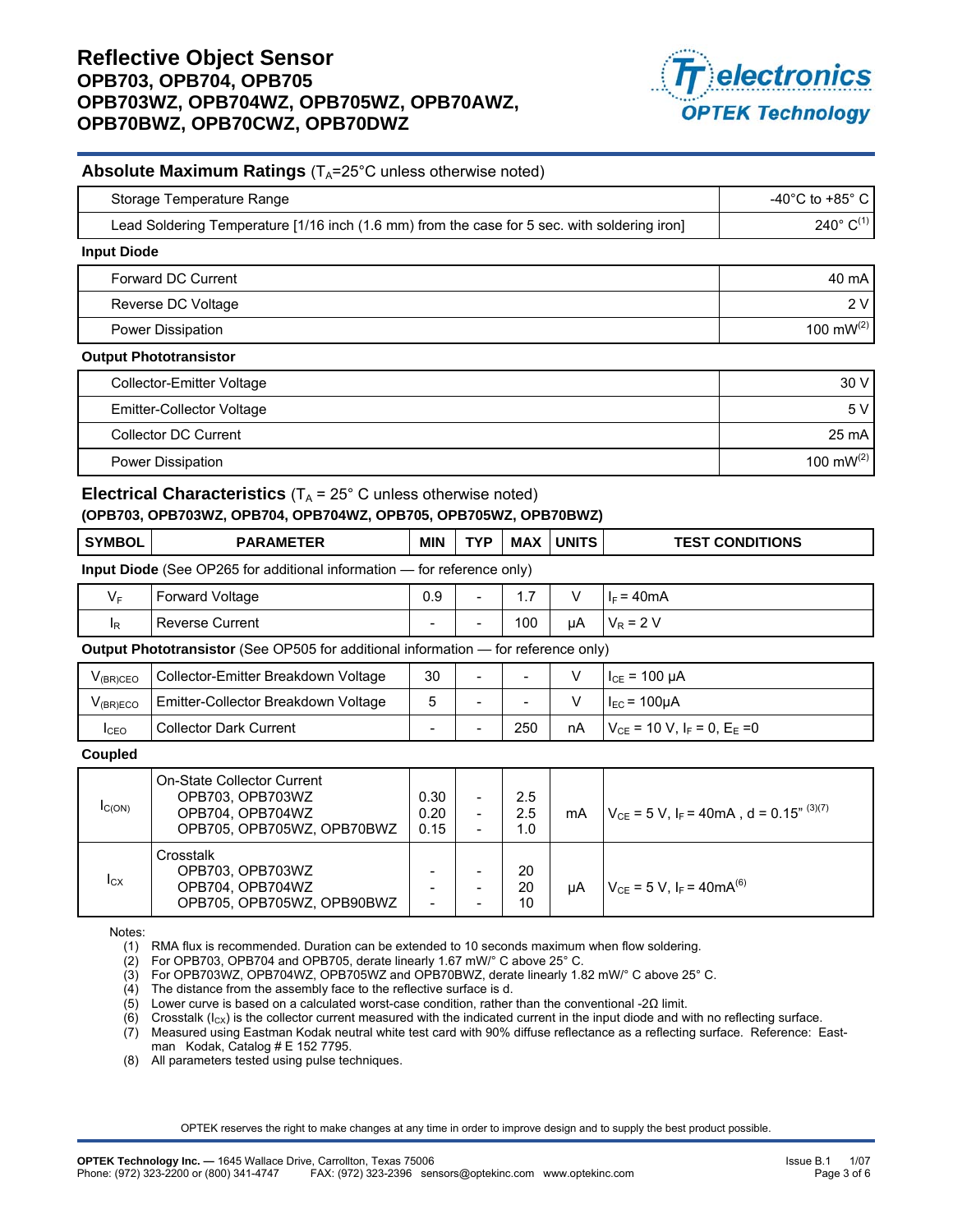

### **Electrical Characteristics**  $(T_A = 25^\circ \text{ C}$  unless otherwise noted) **(OPB70AWZ)**

| <b>SYMBOL</b>                                                                  | <b>PARAMETER</b>                                                                          | <b>MIN</b> | <b>TYP</b>               | <b>MAX</b> | <b>UNITS</b> | <b>TEST CONDITIONS</b>                                              |  |  |
|--------------------------------------------------------------------------------|-------------------------------------------------------------------------------------------|------------|--------------------------|------------|--------------|---------------------------------------------------------------------|--|--|
| <b>Input Diode</b> (See OP265 for additional information – for reference only) |                                                                                           |            |                          |            |              |                                                                     |  |  |
| $V_{\rm F}$                                                                    | Forward Voltage                                                                           | 0.9        | $\overline{\phantom{0}}$ | 1.7        | V            | $I_F = 40mA$                                                        |  |  |
| $\mathsf{I}_{\mathsf{R}}$                                                      | <b>Reverse Current</b>                                                                    |            |                          | 100        | μA           | $V_R = 2 V$                                                         |  |  |
|                                                                                | <b>Output PhotoDarlington</b> (See OP535 for additional information — for reference only) |            |                          |            |              |                                                                     |  |  |
| $V_{(BR)CEO}$                                                                  | Collector-Emitter Breakdown Voltage                                                       | 15         |                          |            | $\vee$       | $I_{CE}$ = 1.0 mA, $E_E$ = 0                                        |  |  |
| $V_{(BR)ECO}$                                                                  | Emitter-Collector Breakdown Voltage                                                       | 5          | $\overline{\phantom{a}}$ | -          | $\vee$       | $I_{EC}$ = 100µA, E <sub>E</sub> = 0                                |  |  |
| $I_{CEO}$                                                                      | <b>Collector Dark Current</b>                                                             |            |                          | 250        | nA           | $V_{CF}$ = 10 V, $I_F$ = 0, $E_F$ =0                                |  |  |
| Coupled                                                                        |                                                                                           |            |                          |            |              |                                                                     |  |  |
| $I_{C(ON)}$                                                                    | On-State Collector Current                                                                | 5.0        | $\overline{\phantom{a}}$ | 26.0       | mA           | $V_{CE}$ = 5 V, I <sub>F</sub> = 40mA, d = 0.15 <sup>" (2)(6)</sup> |  |  |
| $V_{(SAT)}$                                                                    | <b>Saturation Voltage</b>                                                                 | 0.60       | $\overline{\phantom{a}}$ | 1.15       | $\vee$       | $I_{C(ON)}$ = 400 µA, $I_F$ = 40mA, d = 0.15 <sup>" (2)(6)</sup>    |  |  |
| $I_{\text{CX}}$                                                                | Crosstalk                                                                                 |            |                          | 25         | μA           | $V_{CE} = 5 V$ , $I_F = 40mA^{(5)}$                                 |  |  |

Notes:

(1) RMA flux is recommended. Duration can be extended to 10 seconds maximum when flow soldering.

(2) Derate linearly 1.82 mW/° C above 25° C.

(3) The distance from the assembly face to the reflective surface is d.

(4) Lower curve is based on a calculated worst-case condition, rather than the conventional -2 $\Omega$  limit.

(5) Crosstalk ( $I_{CX}$ ) is the collector current measured with the indicated current in the input diode and with no reflecting surface.

(6) Measured using Eastman Kodak neutral white test card with 90% diffuse reflectance as a reflecting surface. Reference: Eastman Kodak, Catalog # E 152 7795.

(7) All parameters tested using pulse techniques.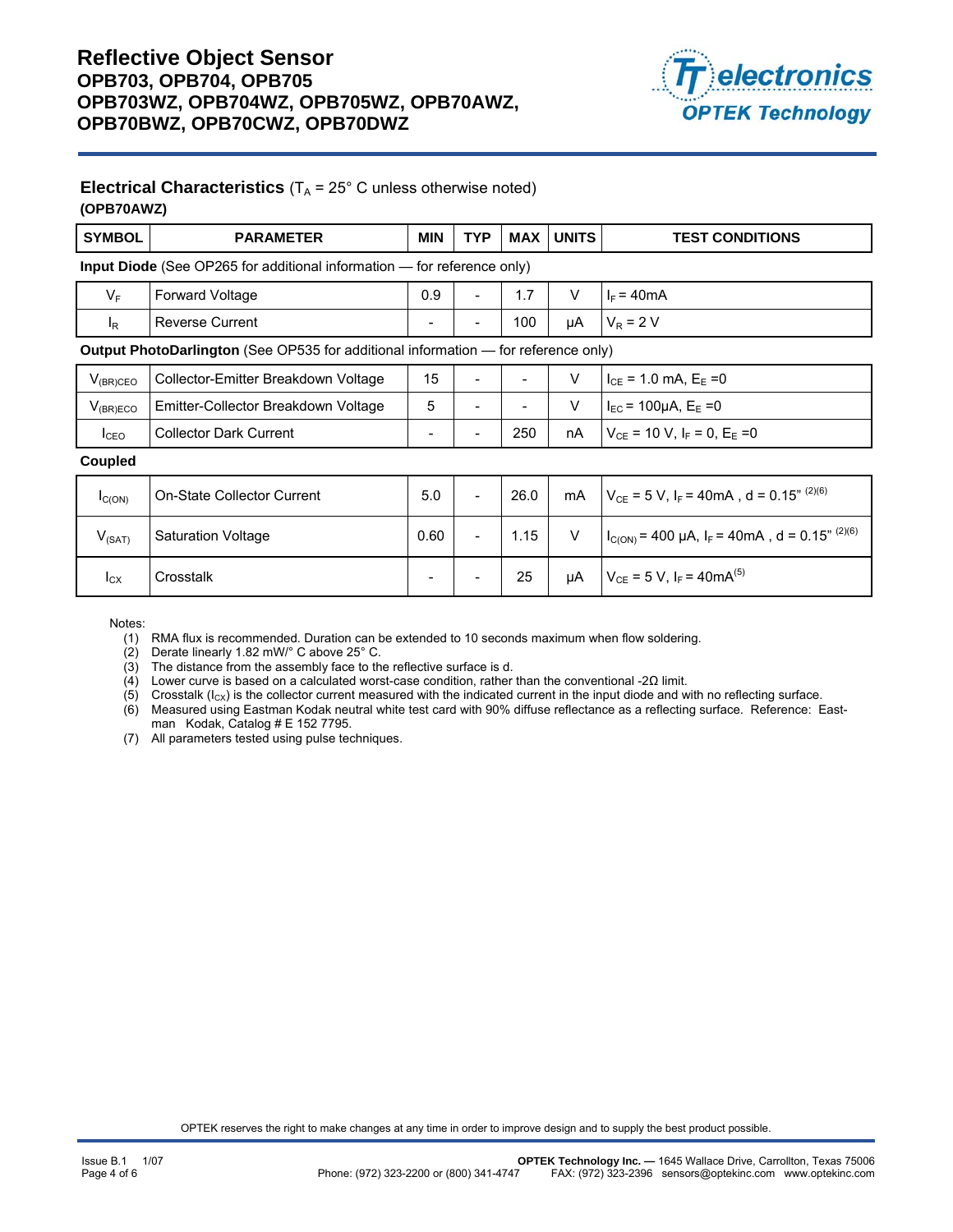

### **Electrical Characteristics**  $(T_A = 25^\circ \text{ C}$  unless otherwise noted) **(OPB70CWZ and OPB70DWZ)**

| <b>SYMBOL</b>                                                                      | <b>PARAMETER</b>                                                                          | <b>MIN</b>               | <b>TYP</b>               | <b>MAX</b> | <b>UNITS</b> | <b>TEST CONDITIONS</b>                                              |  |  |  |
|------------------------------------------------------------------------------------|-------------------------------------------------------------------------------------------|--------------------------|--------------------------|------------|--------------|---------------------------------------------------------------------|--|--|--|
| <b>Input Diode</b> (See OVLAS6CB8 for additional information — for reference only) |                                                                                           |                          |                          |            |              |                                                                     |  |  |  |
| $V_F$                                                                              | <b>Forward Voltage</b>                                                                    | 1.6                      | $\overline{\phantom{a}}$ | 2.5        | $\vee$       | $I_F = 40mA$                                                        |  |  |  |
| $I_{R}$                                                                            | <b>Reverse Current</b>                                                                    | $\overline{\phantom{a}}$ | $\overline{\phantom{0}}$ | 100        | μA           | $V_R$ = 2 V                                                         |  |  |  |
|                                                                                    | <b>Output Phototransistor</b> (See OP505 for additional information — for reference only) |                          |                          |            |              |                                                                     |  |  |  |
| $V_{(BR)CEO}$                                                                      | Collector-Emitter Breakdown Voltage                                                       | 30                       |                          |            | V            | $I_{CE}$ = 100 µA, $I_F$ = 0, $E_E$ =0                              |  |  |  |
| $V_{(BR)ECO}$                                                                      | Emitter-Collector Breakdown Voltage                                                       | 0.4                      |                          |            | V            | $I_{EC}$ = 100µA, $I_F$ = 0, $E_E$ =0                               |  |  |  |
| I <sub>CEO</sub>                                                                   | <b>Collector Dark Current</b>                                                             | $\overline{\phantom{a}}$ | $\overline{\phantom{0}}$ | 250        | nA           | $V_{CF}$ = 10 V, I <sub>F</sub> = 0, E <sub>F</sub> = 0             |  |  |  |
| Coupled                                                                            |                                                                                           |                          |                          |            |              |                                                                     |  |  |  |
| $I_{C(ON)}$                                                                        | On-State Collector Current<br>OPB70CWZ, OPB70DWZ                                          | 0.10                     | $\overline{\phantom{a}}$ | 1.0        | mA           | $V_{CE}$ = 5 V, I <sub>F</sub> = 40mA, d = 0.15 <sup>" (2)(6)</sup> |  |  |  |
| $V_{(SAT)}$                                                                        | <b>Saturation Voltage</b>                                                                 | $\overline{\phantom{0}}$ |                          | 0.4        | V            | $I_{C(ON)}$ = 400 µA, $I_F$ = 40mA, d = 0.15 <sup>" (2)(6)</sup>    |  |  |  |
| $I_{\text{CX}}$                                                                    | Crosstalk<br>OPB70CWZ, OPB70DWZ                                                           |                          |                          | 0.1        | μA           | $V_{CE}$ = 5 V, I <sub>F</sub> = 40mA <sup>(5)</sup>                |  |  |  |

Notes:

(1) RMA flux is recommended. Duration can be extended to 10 seconds maximum when flow soldering.

(2) For OPB703WZ, OPB704WZ, OPB705WZ and OPB70BWZ, derate linearly 1.82 mW/° C above 25° C.

(3) The distance from the assembly face to the reflective surface is d.

(4) Lower curve is based on a calculated worst-case condition, rather than the conventional -2Ω limit.

(5) Crosstalk  $(I_{CX})$  is the collector current measured with the indicated current in the input diode and with no reflecting surface.

(6) Measured using Eastman Kodak neutral white test card with 90% diffuse reflectance as a reflecting surface. Reference: Eastman Kodak, Catalog # E 152 7795.

(7) All parameters tested using pulse techniques.